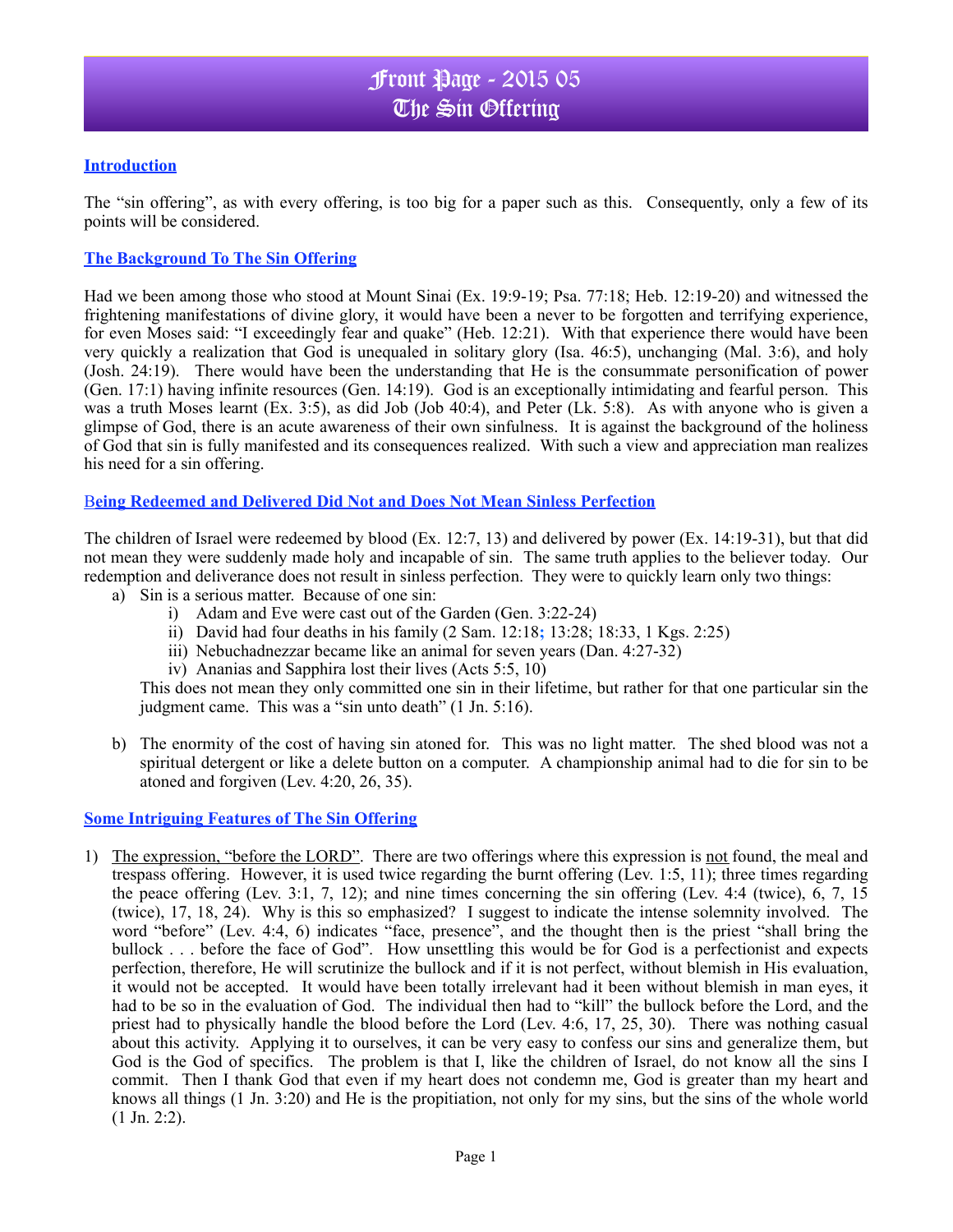- 2) The fat. There are several Hebrew words translated "fat":
	- a) "Peder" is only used three times and means suet (Lev. 1:8, 12; 8:20). Suet indicates the health of the animal, foreshadowing the Lord and thus the spiritual health of Christ, the inward cumulative perfections of the Lord.
	- b) "Cheleb" is the best fat and is translated "best" in  $(Num. 18:12, 29, 30, 32)$ , and "fat" in (Lev. 3:3, 4, 9, 10, 14-17). It is used in sixty-nine verses, and when connected with the offerings, it carries the thought of the attitude of the offerer in being a spiritually minded individual having a high evaluation of God. This prefigures the perfections of the Lord personally, which gave weight to His offering's acceptability as with Abel. Secondly, it prefigures the perfections of that which He gave to God, how and why He gave.
	- c) The children of Israel could see the "fat" but not partake, so we must stand on holy ground and realize that whatever aspect of the Lord we look at, there are depths too sacred for us to contemplate. God is exceedingly jealous of the Lord, and graciously permits us to know a little, but inevitably there are glories that are too sacred for us to peer into or handle. There have been many great intellectuals who are godly men, but no man has the ability to grasp the perfections of His character, nor can tongue fully declare His excellencies. The words of J N Darby are gloriously true: "The Father only, (glorious claim) the son can comprehend". Only the perfect God could truly appreciate and delight in the man Jesus. He was:
		- i) Unequalled in the pleasure He gave to God. (Isa. 42:1; Matt. 3:17)
		- ii) Unswayed in His devotion to God. (Heb. 10:9)
		- iii) Uncompromising in His stand for the truth. (Jn. 8:40; 1 Tim. 6:13)
		- iv) Unequalled in His sacrifice. (Heb. 10:12)
		- v) Unimpeachable in His life. (2 Cor. 5:21; Heb. 4:15; 1 Pet. 2:22; 1 Jn. 3:5)

#### **The Distinction Between The Statements Concerning The Priest And The Other Persons**

With the sins of ignorance there are two statements made concerning the whole congregation, the ruler, and the common people which are never made concerning the priest.

- a) Concerning the whole congregation, ruler, and common people it is if they: "sin through ignorance" (Lev. 4:13, 22, 27).
- b) Concerning the whole congregation, ruler and common people it is recorded: and "it shall be forgiven him/them" (Lev. 4:20, 26, 35).

This poses the question, "Why does it not say these things concerning the priest?" I suggest it was not expected that the priest would sin by ignorance for: "The priest's lips should keep knowledge" (Mal. 2:7) and he also ought to know he had been forgiven.

#### **The Individual's Contrast With Christ**

- 1) We all sin because of ignorance. Even Peter and Paul, the apostles, sinned through ignorance. At one point he called the High Priest a "whited wall", and then when rebuked replied: "I wist not, brethren, that he was the High priest (Acts 23:4-5); to his audience Peter said: "I wot that through ignorance ye did it" (Acts 3:17).
- 2) Christ was never guilty of acting through ignorance for when men tried to correct his apparent lack of knowledge, they were the ones corrected. Some of the illustrations of such are:
	- a) When the Lord said: "Let us go into Judaea again," and the disciples questioned His wisdom in such a move (Jn. 11:7-10).
	- b) Later the Lord told the disciples how "He must go up to Jerusalem and . . . suffer . . . and be killed" (Matt. 16:21). Peter quickly sought to correct the Lord. As far as Peter was concerned the Lord was being foolish and not really thinking things through (Matt. 16:22).
	- c) When the disciples were in the boat and the storm arose while He slept, they accused Him of lack of care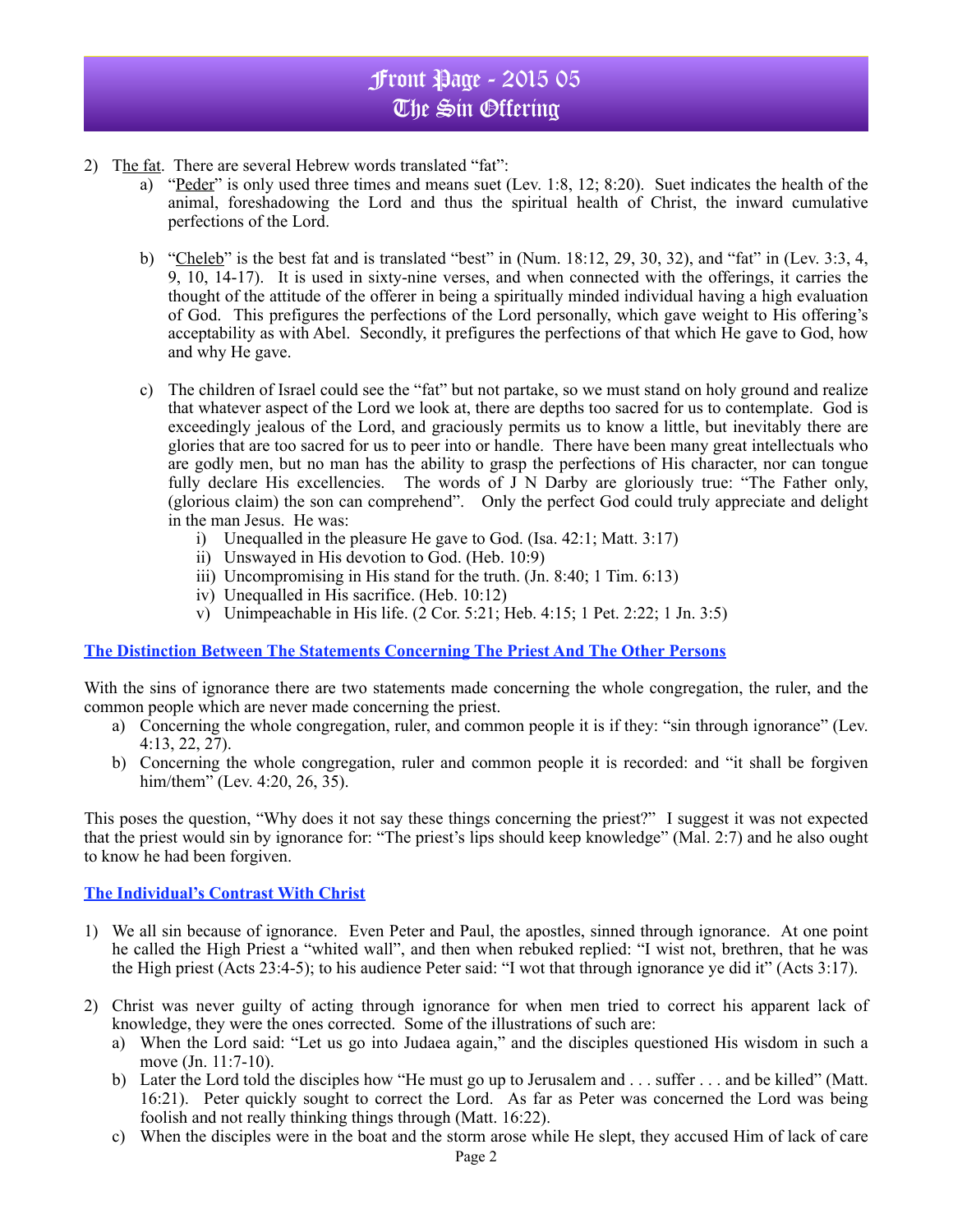and complacency about their situation. He stilled the storm and waves and gently rebuked them. He was not ignorant of that which would happen or the situation. How well He knew that when He would appear to back out of a situation Satan would take advantage of that and would cause fear to the disciples in questioning His care. Interestingly, they did recognize that He was the only One who could help (Matt. 8:25).

- d) There was the day when He was preaching and they, thinking He did not know His mother and brethren were outside, was instructed concerning this. He then used the situation not to rebuke to show His awareness, but to clarify that those who were His real mother and brethren had a spiritual relationship with him (Matt. 12:47).
- e) The disciples came to Him "instructing" Him to send the multitudes away. His response was a lesson teaching the all sufficiency of Him for their every situation. Whither they were in the boat in a storm or five thousand needing fed, He alone was sufficient. He was not unaware of the situation but let it develop until they were at their teaching moment (Matt. 14:15).
- f) Again, the disciples thought He was unaware of having offended the Pharisees and say to Him: "Knowest Thou not?" Again, He teaches them a fundamental truth, not all who are religious are plants the Father had planted (Matt. 15:12-13).
- 3) The priest brought the bullock unto the Lord, and before the Lord (Lev. 4:3, 4).
	- a) The animal was brought there unwittingly having no idea of what was about to happen or the spiritual significance it was foreshadowing. Who was it brought the Lord to the place of sacrifice? Was it the Roman Soldiers? The Jewish leaders? God? Himself? Me? There is a level in which it was each of these.
		- i) The Roman soldiers led Him out (Matt. 27:31)
		- ii) The Jews, by crying "crucify Him", caused Him to be led to the place of sacrifice (Mk. 15:13, 14)
		- iii) It was in the purpose of God for Him to be led outside the camp and the gate (Heb. 13:11, 12).
		- iv) It was His own purpose and dedication which caused Him to go to the place of sacrifice (Jn. 12:27; 14:31)
		- v) It was me who joined with the Jews in not wanting Him to reign over me that caused Him to go to the place of sacrifice.
		- b) Unlike the animal, the Lord knew why He was going to the place of sacrifice and its significance.
			- i) He knew why He came into the world.
				- 1. "And he said unto them, Let us go into the next towns, that I may preach there also: for therefore came I forth" (Mk. 1:38)
				- 2. "Now is my soul troubled; and what shall I say? Father, save me from this hour: but for this cause came I unto this hour" (Jn. 12:27)
				- 3. "Pilate therefore said unto him, Art thou a king then? Jesus answered, Thou sayest that I am a king. To this end was I born, and for this cause came I into the world, that I should bear witness unto the truth. Every one that is of the truth heareth my voice" (Jn. 18:37)
- 4) In the Old Testament a son, who was disobedient, was to be hung on a tree. "Cursed is everyone that hanging on a tree" (Gal. 3:13). Christ, the son, was never disobedient. He always did the will of God, He always showed the attitude of God, always delighted in the ways of God, yet for Him to be the sacrifice for sin required him hanging on the tree. There is to be made in the Scriptures the distinction between Christ on the cross and Christ on the tree, for whenever the tree is mentioned it is always connected with a curse.

## **Questions**

As we briefly consider the sin offering there are other truths one can consider.

- 1) In what way was sin dealt with in the Old Testament?
	- a) Under Law sin was atoned, but what does that mean? Very simply, it means "to cover". The word translated "atonement" was first used when Noah was building the ark and he covered it with "pitch" (Gen. 6:14). Under law sins were not fully covered, but were eradicated "until" the supreme